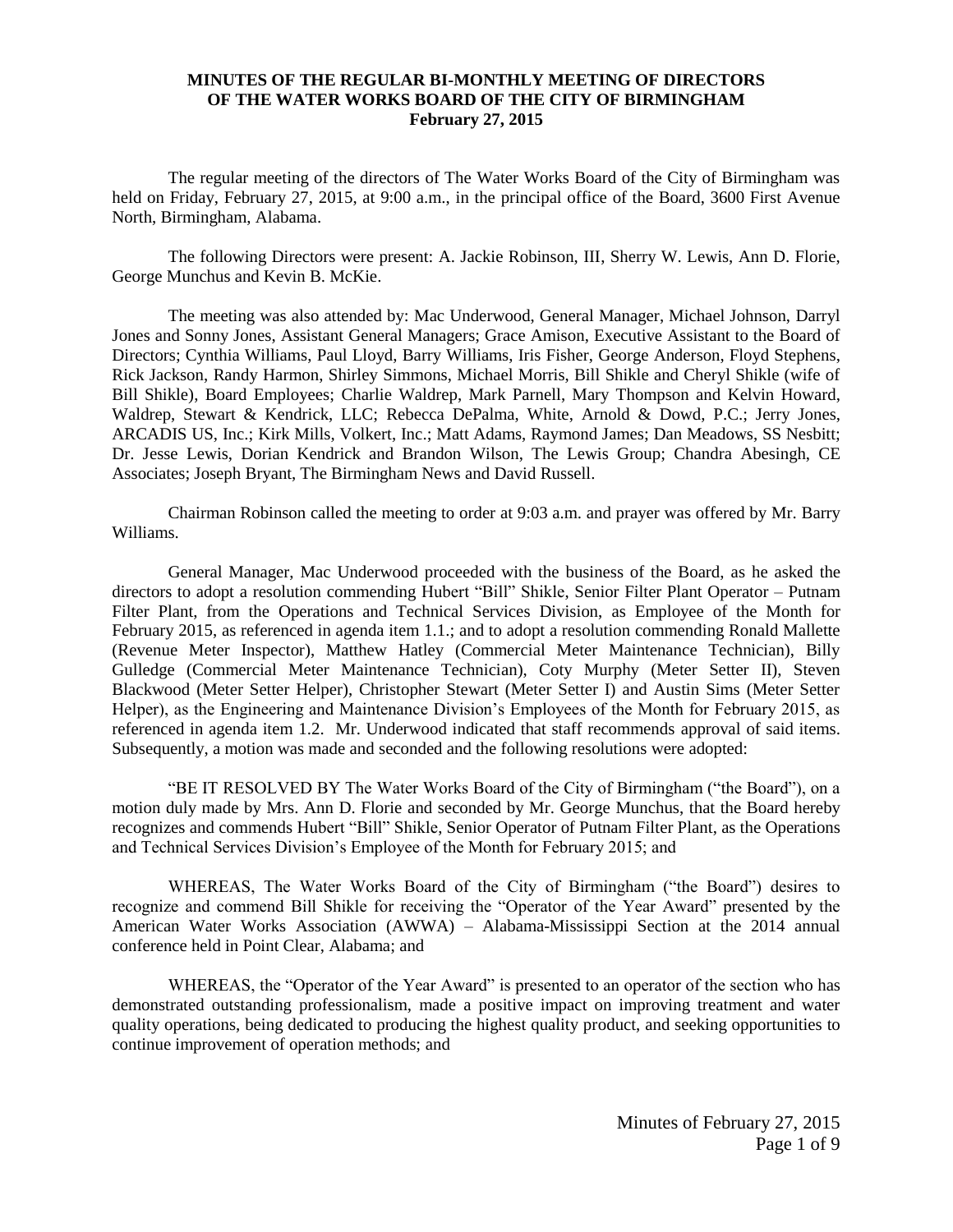WHEREAS, Bill Shikle has led the Putnam Filter Plant's operation staff wherein it has been recognized for numerous consecutive awards in past years; namely, "Plant Optimization" awards from Alabama Department of Environmental Management (ADEM), "Partnership for Safe Water Director Awards" from the AWWA, and "Award of Excellence" recognition from the Alabama Water and Pollution Control Association (AWPCA); and

WHEREAS, Bill Shikle has competed as a team member for the BWWB's Top Operators Team ("the Top Ops") since 2003, and was a member of the championship team on June 11, 2013, at the 2013 AWWA Annual Conference and Exhibition held in Denver, Colorado, where the victory represented the third National Top Ops Championship within the last five years and second consecutive championship in a row; and

WHEREAS, the Board is proud and desires to commend Bill Shikle for his outstanding leadership and dedication and for receiving such a prestigious award as the "Operator of the Year Award" for 2014; and

NOW, THEREFORE, BE IT RESOLVED, that the Water Works Board of the City of Birmingham does hereby commend Bill Shikle for receiving the "Operator of the Year Award" and having been selected as the Operations and Technical Services Division's Employee of the Month for February 2015.

BE IT FURTHER RESOLVED, that the Board and the General Manager are hereby authorized to sign a formal resolution, the wording of which will carry out the intent herein, and an official resolution will be presented to Mr. Shikle. Resolution No. 6864 is hereby adopted by unanimous vote."

\* \* \* \* \* \* \* \* \* \* \* \* \* \* \* \* \* \* \* \* \* \* \* \*

"BE IT RESOLVED BY The Water Works Board of the City of Birmingham ("the Board"), on a motion duly made by Mrs. Ann D. Florie and seconded by Mr. George Munchus, that the Board hereby recognizes and commends the following employees: Ronald Mallette (Revenue Meter Inspector), Matthew Hatley (Commercial Meter Maintenance Technician), Billy Gulledge (Commercial Meter Maintenance Technician), Coty Murphy (Meter Setter II), Steven Blackwood (Meter Setter Helper), Christopher Stewart (Meter Setter I) and Austin Sims (Meter Setter Helper), as the Engineering and Maintenance Division's Employees of the Month for February 2015, on having achieved outstanding job performance, attendance, and work above expected levels;

RESOLVED FURTHER, that the Board and the General Manager are hereby authorized to sign a formal resolution, the wording of which will carry out the intent herein, and an official resolution will be presented to the employees named above. Resolution No. 6865 is hereby adopted by unanimous vote."

\* \* \* \* \* \* \* \* \* \* \* \* \* \* \* \* \* \* \* \* \* \* \* \*

Next, Human Resources Manager Paul Lloyd was recognized for comments as he stated that Mr. Shikle has been employed with the BWWB since 1997. Mr. Shikle was selected as "Operator of the Year" for 2014 by the American Water Works Association (AWWA), for the Alabama – Mississippi Section. The referenced award is presented to operators that demonstrate outstanding professionalism, make positive impacts on improving treatment in water quality operations along with being dedicated to producing the highest quality water. Michael Morris, Plant Superintendent at Putnam Filter Plant was recognized for comments. Mr. Morris thanked the Board for recognizing Mr. Shikle for his outstanding performance. Mr. Morris stated that the operational side at Putnam Filter Plant is in good hands with Mr. Shikle. Mr. Shikle is constantly training the younger employees at said plant on how to operate the system. Mr. Lloyd reminded the meeting body that Mr. Shikle has led BWWB's Top Ops Teams to a

> Minutes of February 27, 2015 Page 2 of 9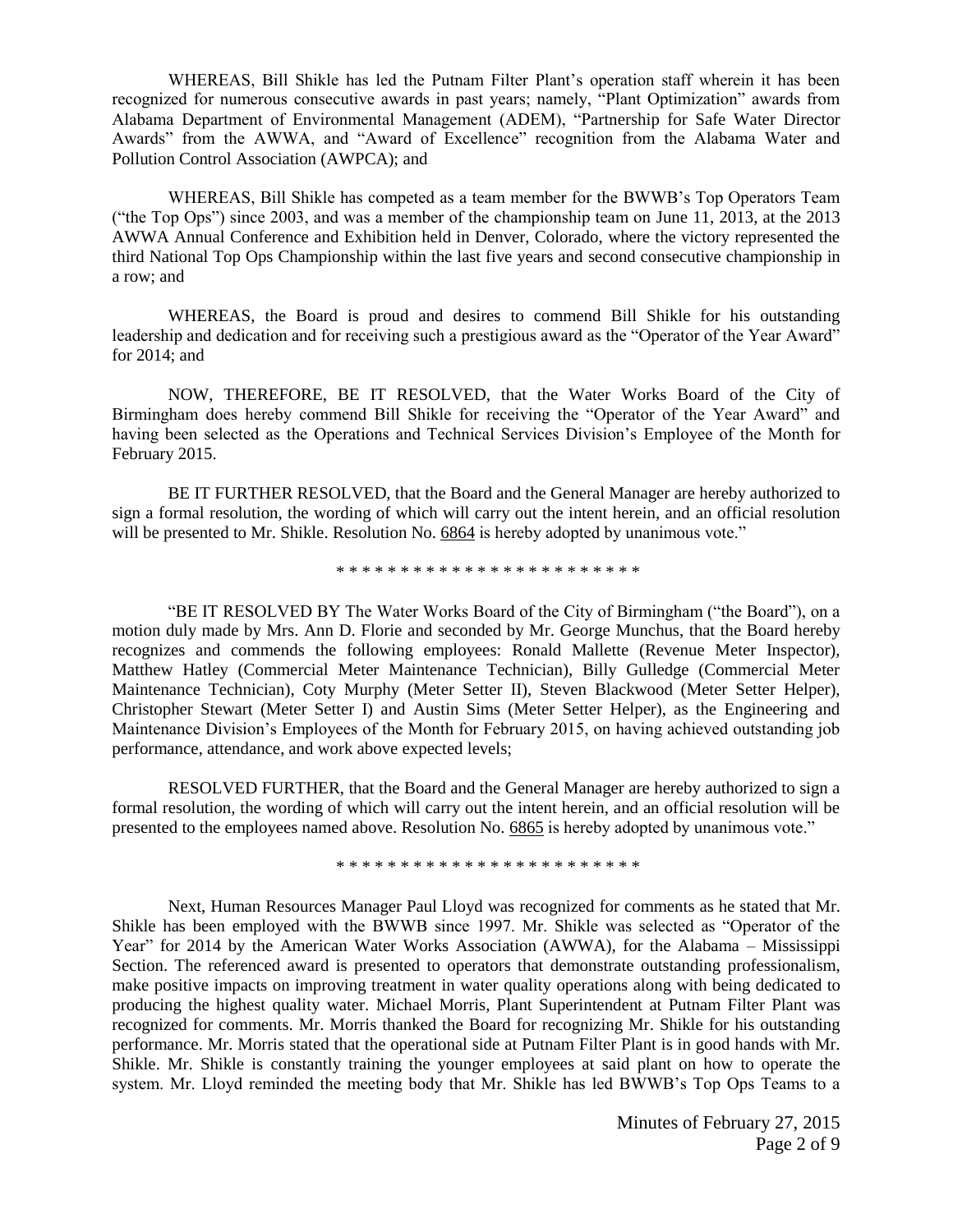National Championship, plus, he has been a part of the team at Putnam Filter Plant that has received many different awards.

Following, Chairman Robinson expressed appreciation to Mr. Shikle for "all" his hard work, as he stated that "all" was a big word as it related to Mr. Shikle. Mr. Underwood asked Mrs. Shikle to come up and be included in a picture with Chairman Robinson and her husband. Chairman Robinson presented Mr. Shikle with a commendation resolution along with a \$250.00 check. The meeting body extended applause.

Mr. Shikle was recognized for comments as he thanked the Board for recognizing him as Employee of the Month. Mr. Shikle expressed gratitude for the opportunity to be a part of the BWWB.

Next, Mr. Underwood commented that the second group of employees referenced in agenda item 1.2 was not present due to the fact that they work four 10-hour days. Said group would be brought back for recognition during an upcoming Board Meeting that would be scheduled on a Thursday.

The next agenda item would be to discuss old business. Director Munchus commented that he had two issues to address. Director Munchus' first concern would relate to the Strategic Goals and Objectives document that was prepared in 2012. Director Munchus voiced concern regarding goal number 7 as it related to exploring the financial viability of water for sale at the retail level. Director Munchus asked staff to provide him with a copy of the Bottled Water Analysis Report that was prepared by AGM Darryl Jones in 2012. Director Munchus also asked if the world was moving towards blending retail and wholesale water sales.

Chairman Robinson responded that he felt as though hybrid was the word of the season, where one would do what was more efficiently and what made sense.

Director Munchus requested copies of any other internal analysis reports that were prepared by staff. Director Munchus' next inquiry related to the subject of the possibility for unimproved property. Director Munchus stated that he would like for the Board to take a look at Lake Purdy as well as some other undeveloped property. Director Munchus commented that he is aware of what previously happened with Lake Purdy. Director Munchus stated that he felt the issues could be corrected with a little more due diligence, which was not exercised in the past. This would relate to issues such as hunting and fishing licenses.

Director McKie requested a copy of the 2012 Bottled Water Analysis Report that was prepared by AGM Darryl Jones as well.

Mr. Underwood commented that staff would provide copies of the requested reports. Mr. Underwood added that there were legal documents prepared relative to Lake Purdy and any development. Because of this, a more detailed meeting would be required.

The General Manager proceeded with the agenda as he asked the Board to approve minutes of the Regular Board of Directors' Meeting, as set forth in agenda item 3. He indicated that staff has reviewed the minutes and recommends them for approval. On a motion duly made and seconded, the following resolution was adopted:

"BE IT RESOLVED BY The Water Works Board of the City of Birmingham ("the Board"), on a motion duly made by Ms. Sherry W. Lewis and seconded by Mr. George Munchus, that the Board hereby approves minutes of the Regular Board of Directors' Meeting held January 16, 2015. Resolution No. 6866 is hereby adopted by unanimous vote."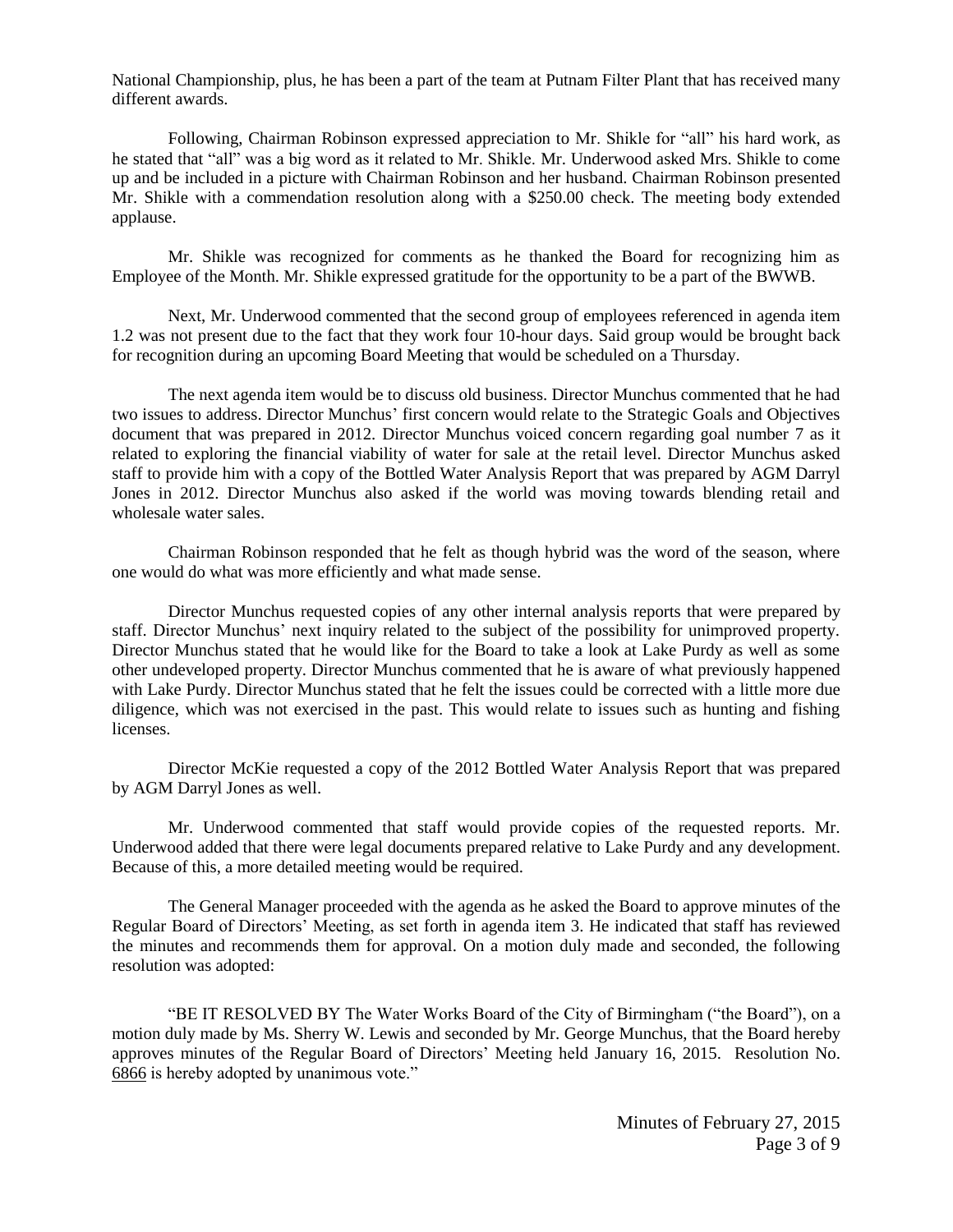Following, the Board was asked to adopt a resolution authorizing monthly retirement benefits for Jerry Mahand (Utility Worker, II – Distribution Department), as referenced in agenda item 4.1, from the Board's Retirement Trust Fund, as stated on the respective final retirement calculations, and commending Jerry Mahand for his years of service at the Birmingham Water Works Board; and to adopt a resolution authorizing monthly retirement benefits for Michael Rogers (Field Service Technician – Customer Support Service Department), as referenced in agenda item 4.2., from the Board's Retirement Trust Fund, as stated on the respective final retirement calculations, and commending Michael Rogers for his years of service at the Birmingham Water Works Board. The General Manager commented that staff recommends approval of said items. On a motion duly made and seconded the following resolutions were adopted:

"WHEREAS, Jerry Mahand, an employee of the Water Works Board of the City of Birmingham, ("the Board"); is retiring, effective March 1, 2015; and

WHEREAS, Jerry Mahand has 22 years of continuous service with the Board at his retirement date and, in accordance with the terms of the Trusteed Pension Plan, is entitled to receive a monthly retirement payment from the Board's Retirement Trust Fund in the amount of \$3,319.08.

NOW THEREFORE, BE IT RESOLVED, By the Board of Directors of the Water Works Board of the City of Birmingham, on a motion duly made by Ms. Sherry W. Lewis and seconded by Mr. George Munchus, that the Trustee be, and is hereby instructed to pay monthly benefit payments of \$3,319.08 per month to Jerry Mahand from the Board's Retirement Trust Fund in accordance with the terms of the Pension Plan, with the first payment to be made March 1, 2015. Resolution No. 6867 is hereby adopted by unanimous vote."

\* \* \* \* \* \* \* \* \* \* \* \* \* \* \* \* \* \* \* \* \* \* \* \*

"WHEREAS, Jerry Mahand, an employee of The Water Works Board of the City of Birmingham, is retiring, effective March 1, 2015, after 22 years of continuous service with the Board; and

WHEREAS, management has informed the Board of Jerry Mahand's efficiency, reliability, and loyal service which contributed to the effective operation and growth of The Water Works Board of the City of Birmingham; and

WHEREAS, Jerry Mahand, leaves behind a record which deserves a sincere word of gratitude for a job well done; and the Board does hereby express its best wishes for many happy years ahead.

NOW, THEREFORE, BE IT RESOLVED, By the Board of Directors of the Water Works Board of the City of Birmingham, that Jerry Mahand, is hereby commended for his efficiency, reliability, and loyal service to the Board.

BE IT FURTHER RESOLVED, that in recognition of Jerry Mahand's services to the Board, a copy of this resolution be spread upon the minutes of The Water Works Board of the City of Birmingham and a copy presented to Jerry Mahand. Resolution No. 6868 is hereby adopted by unanimous vote."

\* \* \* \* \* \* \* \* \* \* \* \* \* \* \* \* \* \* \* \* \* \* \* \*

"WHEREAS, Michael Rogers, an employee of the Water Works Board of the City of Birmingham, ("the Board"); is retiring, effective March 1, 2015; and

> Minutes of February 27, 2015 Page 4 of 9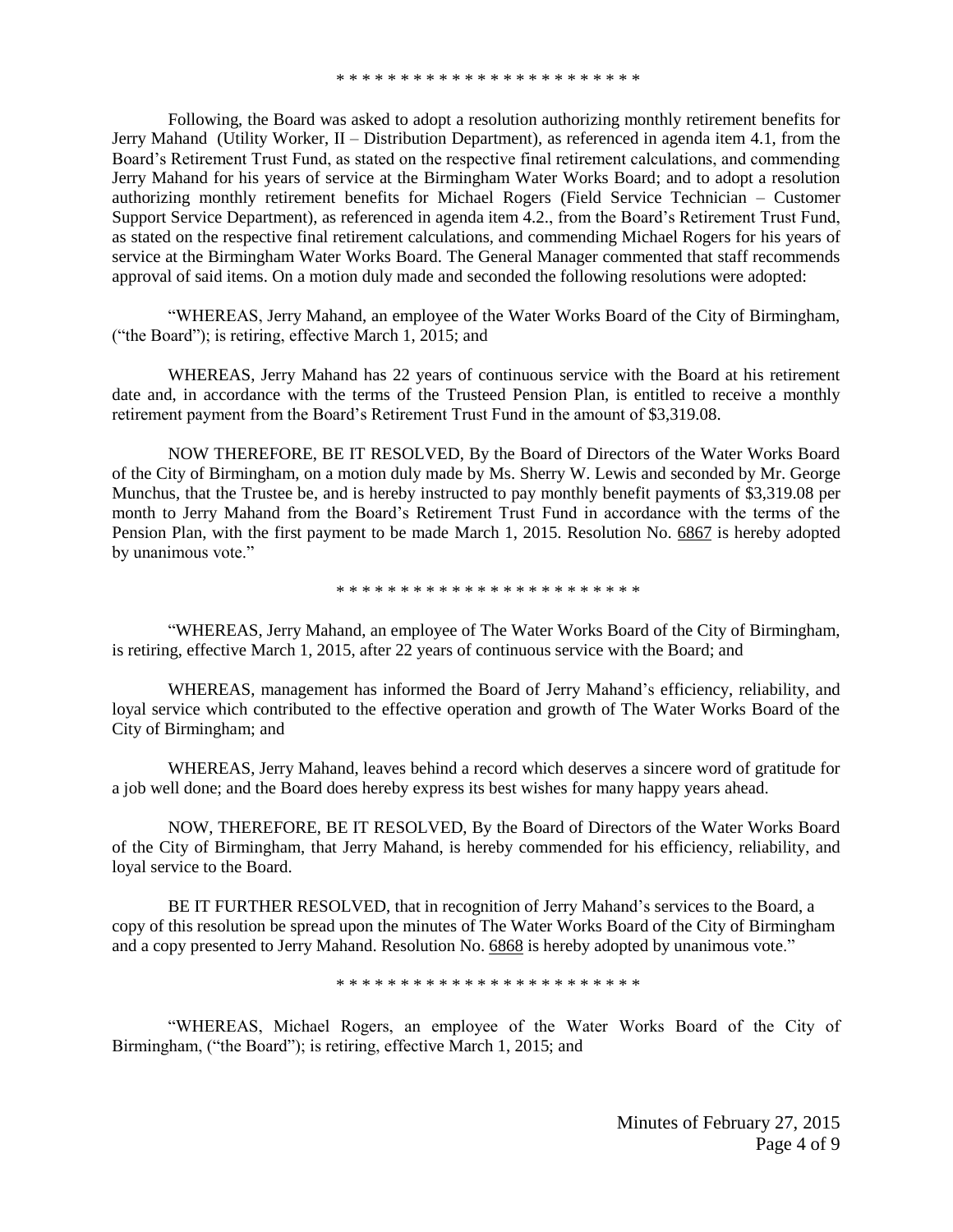WHEREAS, Michael Rogers has 30 years of continuous service with the Board at his retirement date and, in accordance with the terms of the Trusteed Pension Plan, is entitled to receive a monthly retirement payment from the Board's Retirement Trust Fund in the amount of \$3,130.47.

NOW THEREFORE, BE IT RESOLVED, By the Board of Directors of the Water Works Board of the City of Birmingham, on a motion duly made by Ms. Sherry W. Lewis and seconded by Mr. George Munchus, that the Trustee be, and is hereby instructed to pay monthly benefit payments of \$3,130.47 per month to Michael Rogers from the Board's Retirement Trust Fund in accordance with the terms of the Pension Plan, with the first payment to be made March 1, 2015. Resolution No. 6869 is hereby adopted by unanimous vote."

\* \* \* \* \* \* \* \* \* \* \* \* \* \* \* \* \* \* \* \* \* \* \* \*

"WHEREAS, Michael Rogers, an employee of The Water Works Board of the City of Birmingham, is retiring, effective March 1, 2015, after 30 years of continuous service with the Board; and

WHEREAS, management has informed the Board of Michael Rogers' efficiency, reliability, and loyal service which contributed to the effective operation and growth of The Water Works Board of the City of Birmingham; and

WHEREAS, Michael Rogers, leaves behind a record which deserves a sincere word of gratitude for a job well done; and the Board does hereby express its best wishes for many happy years ahead.

NOW, THEREFORE, BE IT RESOLVED, By the Board of Directors of the Water Works Board of the City of Birmingham, that Michael Rogers, is hereby commended for his efficiency, reliability, and loyal service to the Board.

BE IT FURTHER RESOLVED, that in recognition of Michael Rogers' services to the Board, a copy of this resolution be spread upon the minutes of The Water Works Board of the City of Birmingham and a copy presented to Michael Rogers. Resolution No. 6870 is hereby adopted by unanimous vote."

\* \* \* \* \* \* \* \* \* \* \* \* \* \* \* \* \* \* \* \* \* \* \* \*

Next, the Board was asked to authorize reimbursement of the operating account for capital expenditures for the period ended December 31, 2014 and January 31, 2015, as set forth in agenda item 5. Although the total certified capital expenditures for said two months total \$15,033,351.36, the reimbursement would be limited to \$4,900,000.00, which is the approximate current balance in the Construction Fund. Mr. Underwood indicated that staff has reviewed the referenced item and recommends it for approval. On a motion duly made and seconded the following resolution was adopted:

"WHEREAS, ARCADIS US, Incorporated, in a Certificate dated February 19, 2015, certified that during the period ending December 31, 2014 (\$13,030,227.50) and January 31, 2015 (\$2,003,123.86) that there were expenditures for the cost of system improvements, which were paid out of the Operating Account, and reimbursement of that account is now due. Although the total certified capital expenditures for said two months total \$15,033,351.36, the reimbursement would be limited to \$4,900,000.00 which is the approximate current balance in the Construction Fund;

NOW, THEREFORE, BE IT RESOLVED By The Water Works Board of the City of Birmingham, on a motion duly made by Ms. Sherry W. Lewis and seconded by Mr. George Munchus, that the Trustee be, and is hereby instructed to immediately transfer \$4,900,000.00 to the Operating Account from any, or a combination, of the following: The 2002 Construction Fund, the Improvement Fund, and/or the Revenue Account. Resolution No. 6871 is hereby adopted by unanimous vote."

> Minutes of February 27, 2015 Page 5 of 9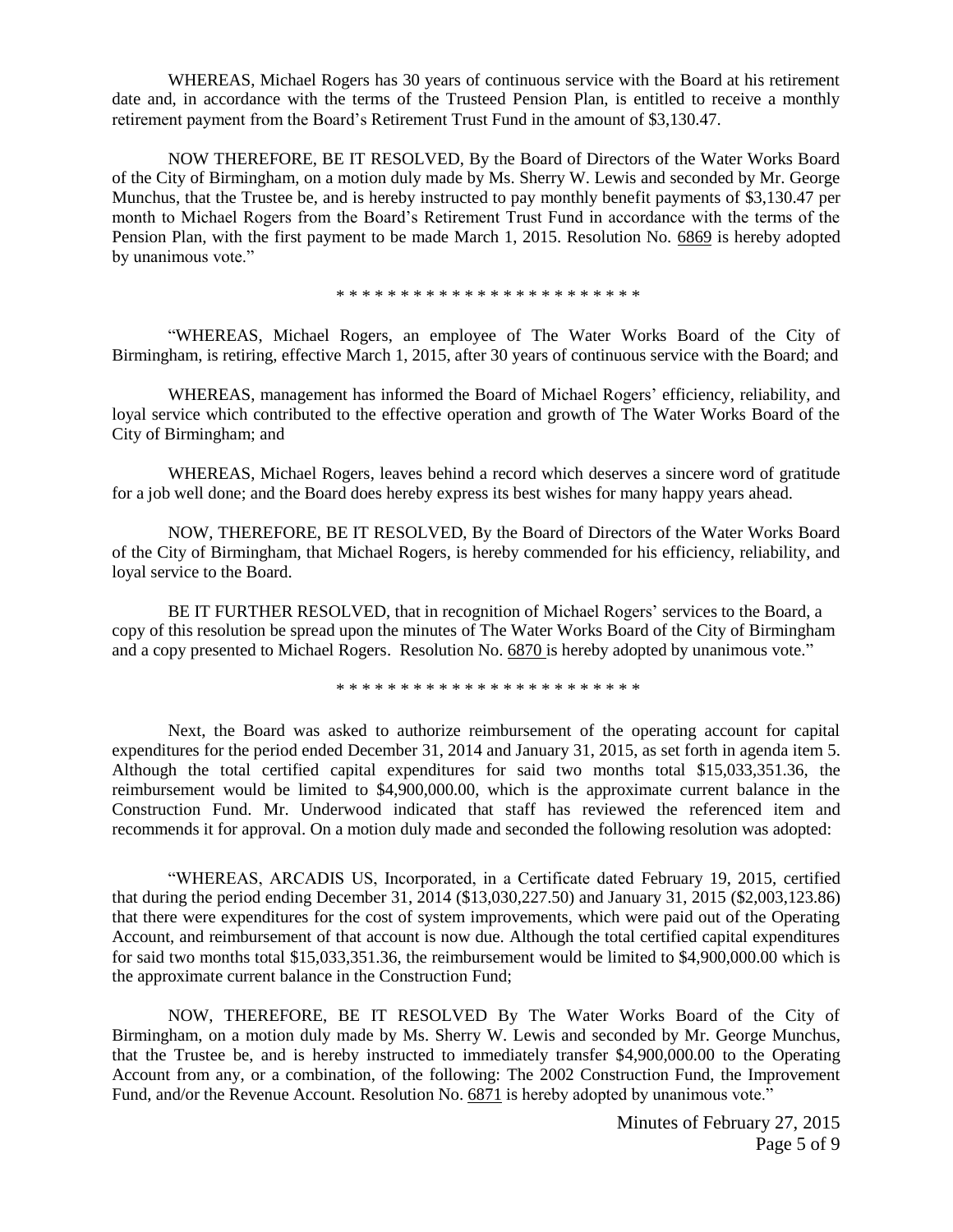\* \* \* \* \* \* \* \* \* \* \* \* \* \* \* \* \* \* \* \* \* \* \* \*

Following, the General Manager asked the Board to approve payments of invoices for professional services, as set forth in agenda items 6.1 through 6.11. Mr. Underwood briefly explained the process for Director McKie as he stated that the Board has agreements with consultants to provide services. As invoices are received, management is charged with reviewing them to ensure they are ok to be placed on the agenda requesting approval. Mr. Underwood indicated that staff recommends approval of the invoices referenced in items 6.1 through 6.11. On a motion duly made and seconded, the following resolution was adopted:

"BE IT RESOLVED By The Water Works Board of the City of Birmingham ("the Board"), on a motion duly made by Ms. Sherry W. Lewis and seconded by Mr. George Munchus, that the Board hereby authorizes staff to execute payments to the following:

|      | 6.1 Carl Dalton NeSmith Jr., LLC                                                                                                                                                                                                                            |                           |
|------|-------------------------------------------------------------------------------------------------------------------------------------------------------------------------------------------------------------------------------------------------------------|---------------------------|
|      | For retainer for February 2015                                                                                                                                                                                                                              | 500.00                    |
| 6.2  | Birmingham Construction Industry Authority, Inc.<br>For professional services rendered for February 2015                                                                                                                                                    | 2,000.00                  |
| 6.3  | Dominick Feld Hyde, P.C.<br>6.3.1 For professional services rendered for work performed<br>From December 5, 2014 through December 29, 2014<br>6.3.2 For professional services rendered for work performed<br>From January 15, 2015 through January 30, 2015 | 4,540.50<br>S<br>3,222.90 |
| 6.4  | White Arnold & Dowd P.C.<br>For professional services rendered for January 2015                                                                                                                                                                             | 5,000.00                  |
| 6.5  | The Jones Group, LLC<br>6.5.1 For professional services rendered for January 2015<br>6.5.2 For professional services rendered for February 2015                                                                                                             | 5,000.00<br>5,000.00      |
| 6.6  | Raftelis Financial Consultants, Inc.<br>For professional services rendered for January 2015                                                                                                                                                                 | 14,358.31                 |
| 6.7  | <b>American Water Works Association (AWWA)</b><br>For AWWA corporate and Alabama/Mississippi Section membership<br>Subscription renewal - April 1, 2015 through March 31, 2016                                                                              | \$19,629.00               |
| 6.8  | The Lewis Group<br>For professional services rendered for January 2015                                                                                                                                                                                      | \$25,000.00               |
| 6.9  | Volkert, Inc.<br>For professional services rendered for January 2015                                                                                                                                                                                        | \$34,147.82               |
| 6.10 | <b>Water Research Foundation (WEF)</b><br>For WRF corporate membership renewal of subscription to<br>The Drinking Water Research Program - January 2015 through<br>December 2015                                                                            | <u>76,611.00</u>          |
|      |                                                                                                                                                                                                                                                             |                           |

Minutes of February 27, 2015 Page 6 of 9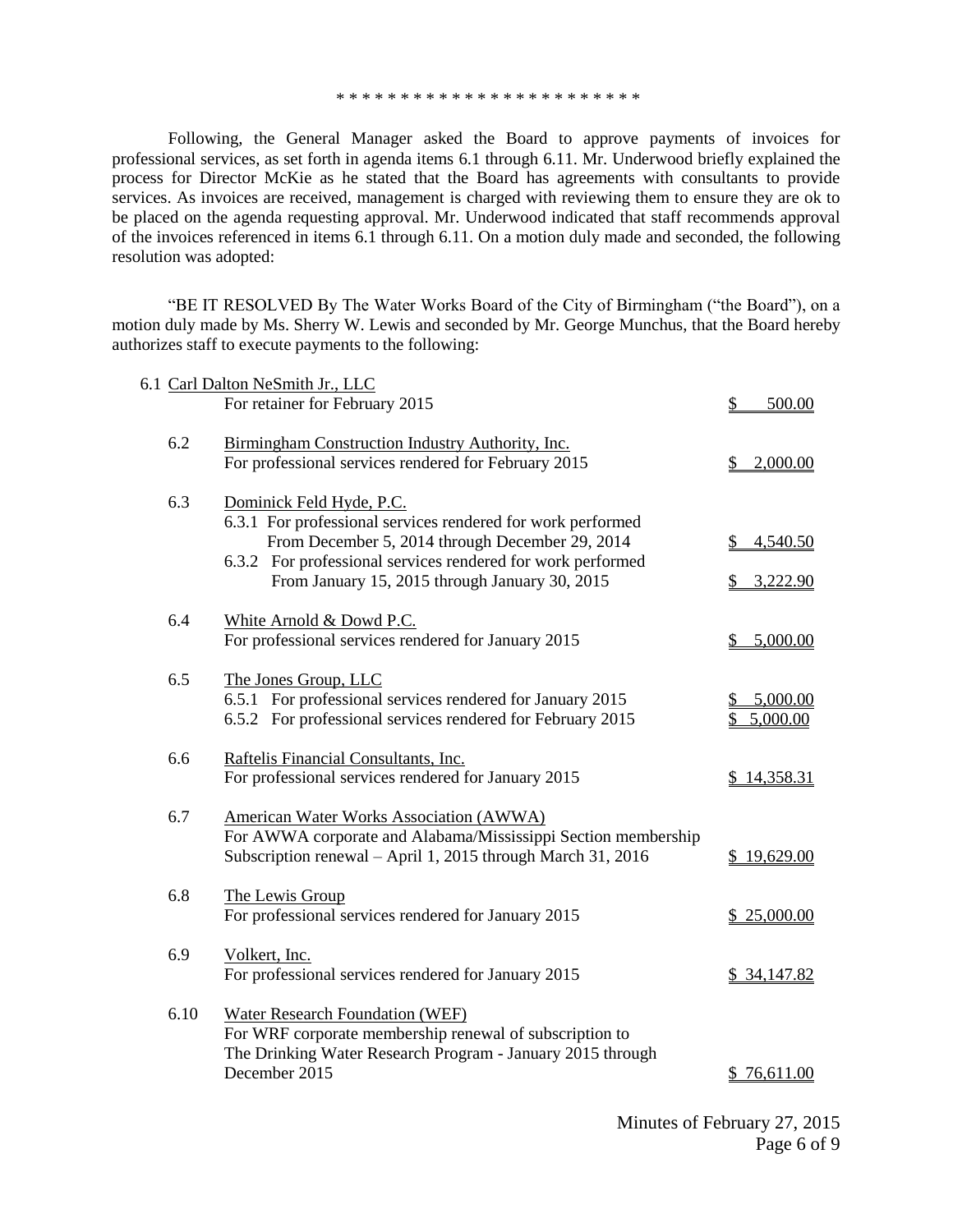| 6.11 | Waldrep Stewart & Kendrick, LLC                         |  |
|------|---------------------------------------------------------|--|
|      | For professional services rendered through January 2015 |  |

Resolution No. 6872 is hereby adopted by unanimous vote.

\* \* \* \* \* \* \* \* \* \* \* \* \* \* \* \* \* \* \* \* \* \* \* \*

Next, the General Manager asked the Board to grant an easement to Alabama Power Company to upgrade an existing power line at Carson Filter Plant, located at 6560 Highway 75; from a single phase line to a three phase line; as set forth in agenda item 7; and to authorize the General Manager and/or the Assistant General Manager to execute the easement. AGM Darryl Jones was recognized for comments as he stated that an overview of said item was presented to the Board on February 20, 2015. Additional information was provided in the current Diligent Boardbook explaining the process of running the power lines. AGM Darryl Jones added that the referenced process was a standard procedure. Mr. Underwood indicated that staff recommends approval of the referenced item. A motion was duly made and seconded and the following resolution was adopted:

"BE IT RESOLVED BY The Water Works Board of the City of Birmingham ("the Board"), on a motion duly made by Ms. Sherry W. Lewis and seconded by Mr. George Munchus, that Board hereby grants an easement to Alabama Power Company to upgrade an existing power line at Carson Filter Plant located at 6560 Highway 75, from a single phase line to a three phase line, to run the new centrifuge at said plant for a sum of \$1.00; and to authorize the General Manager and/or the Assistant General Manager to execute the easement. Resolution No. 6873 is hereby adopted by unanimous vote."

\* \* \* \* \* \* \* \* \* \* \* \* \* \* \* \* \* \* \* \* \* \* \* \*

Following, the General Manager asked the Board to approve an electronic billing and payment agreement to payment provider (EBP) Acculynk or Paymentus, effective March, 1, 2015, as set forth in agenda item 8, which would be subject to the Board's Attorney's review of said agreement. Mr. Underwood commented that the referenced item was presented to the Communications and HR Committee on February 5, 2015. No recommendation came from the Committee.

Discussion ensued as Director Munchus indicated that he would like to move forward with Acculynk. Director Munchus stated that price proposals from Acculynk and Paymentus were the same. Director Munchus added that his concern related to security. Director Munchus stated that Acculynk patented their security product and it looked as though their product was better than Paymentus.

Since Director McKie was not present during the presentations made by Acculynk and Paymentus, he stated that his concern was related to security. Director McKie asked specific questions related to data breaches such as the following: If staff investigated or inquired as to what the liability would be for the Board if there was a data breach. If staff was informed of how the communication process would be handled by Acculynk or Paymentus with regards to BWWB's customers if such a breach occurred, and if applications provided by Acculynk and Paymentus were made available for the Board's usability.

AGM Michael Johnson was recognized to respond. However, he gave a brief background of electronic billing. He stated that Paymentus is the current electronic billing provider for BWWB. The BWWB has no previous experience with Acculynk. During earlier presentations made to the Board by Acculynk and Paymentus, both vendors stated that they would provide security with regard to BWWB's customers. Audit findings revealed that both companies were in compliance with security. AGM Michael Johnson indicated that based on a contractual relationship, language would be included in the agreement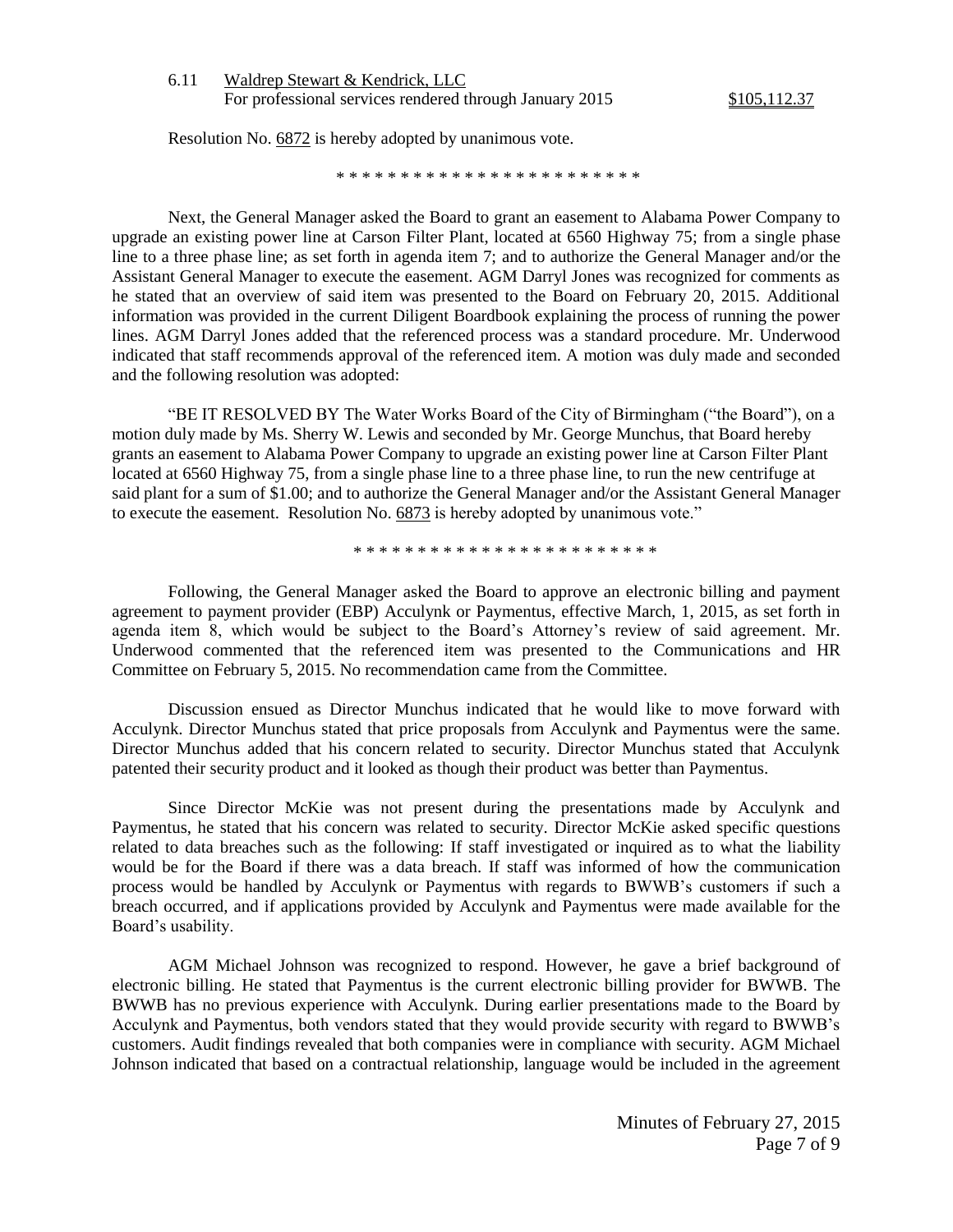addressing security. AGM Michael Johnson added that Acculynk does not have a deniable website for viewing. Acculynk did share a mock website of the services they could provide.

Next, Director Lewis asked if the City of Atlanta used Acculynk as their electronic billing payment provider.

Director McKie responded that Acculynk is the vendor of choice for the City of Atlanta. Director McKie indicated that Acculynk is based out of Atlanta and he commented that he liked Acculynk as well. Subsequently, the Board moved forward with Acculynk as the electronic billing payment provider for BWWB.

After much discussion, a motion was made and seconded and the following resolution was adopted:

"BE IT RESOLVED By The Water Works Board of the City of Birmingham ("the Board"), on a motion duly made by Mr. George Munchus and seconded by Mr. Kevin B. McKie, that the Board hereby approves electronic billing and payment provider (EBP) with Acculynk, effective March 1, 2015, subject to the Board's attorney's review of the agreement. Resolution No. 6874 is hereby adopted by unanimous vote."

\* \* \* \* \* \* \* \* \* \* \* \* \* \* \* \* \* \* \* \* \* \* \* \*

Under other business, Chairman Robinson called the Board's attention to an item not listed on the agenda. Chairman Robinson asked the Board to enter into an agreement with The Bloom Group, Inc., to provide some legislative lobbyists services. Chairman Robinson indicated that based on some governmental affairs issues that happened earlier in the week, it was determined that the referenced group could help BWWB provide more clarity and understanding around those affairs as well as economic development.

Director Florie voiced concern as she asked the General Manager where the money would come from within the budget to pay for an agreement with the referenced group, as well as the total cost of the agreement. Mr. Underwood responded that reserve funds are set aside for use, but the funds would have to be appropriated for said purposes.

Chairman Robinson responded that the cost would be \$10,000.00 per month for one-year. Chairman Robinson stated that an additional savings over \$2M in expenses was found when starting the 2014 audit. Therefore, money would not be an issue to pay for the referenced services.

Director Florie commented that she felt that being we live in a community with a 30 percent poverty rate, to hire additional lobbyists with ratepayers money would be unacceptable with her. Director Lewis asked Director Florie who she was referring to that lives in a community with a 30 percent poverty rate. Director Florie responded Jefferson County.

Subsequently, after a brief discussion, a motion was made and seconded and the following resolution was adopted:

"BE IT RESOLVED By The Water Works of the City of Birmingham ("the Board"), on a motion duly made by Mr. George Munchus and seconded by Ms. Sherry W. Lewis that the Board hereby approves and authorizes the General Manager and/or the Assistant General Manager to enter into a oneyear agreement with The Bloom Group, Inc., to provide legislative lobbyist services in an amount of \$10,000.00 per month, effective March 1, 2015 through March 1, 2016.